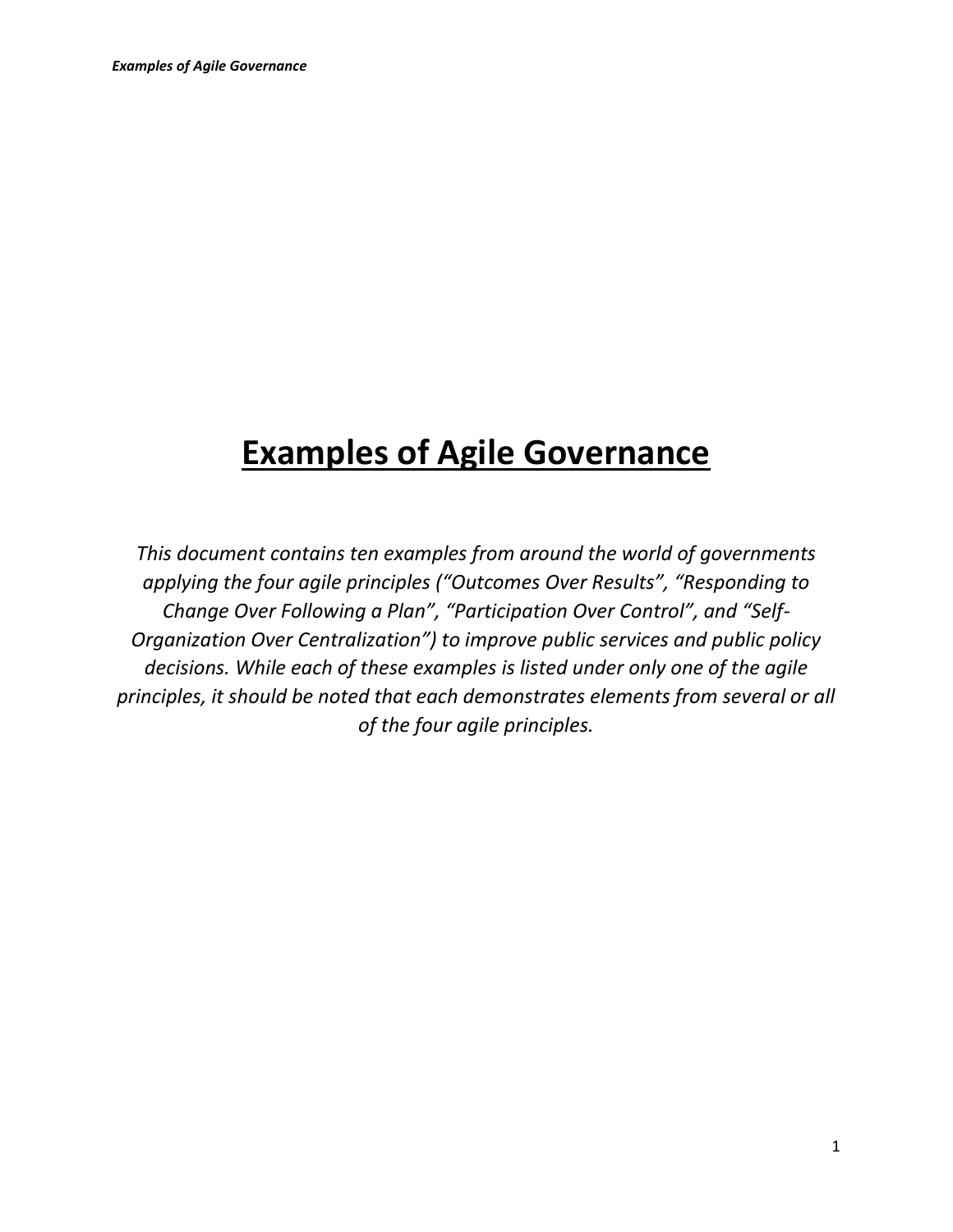# **Outcomes Over Rules**

*"Governance should favor outcomes over rules-based compliance."*

# **Boston – Citywide Analytics**

**About:** The Citywide Analytics Team is focused on using data and analytics to provide better services to the City of Boston. According to thei[r 2015 Year](https://www.google.com/url?sa=t&rct=j&q=&esrc=s&source=web&cd=3&cad=rja&uact=8&ved=0ahUKEwiwz9PfmJbLAhVLeT4KHQzfCUkQFgg1MAI&url=http%3A%2F%2Fwww.cityofboston.gov%2Fimages_documents%2FCitywide%2520Analytics%2520Team%25202015%2520Year-In-Review_tcm3-52899.pdf&usg=AFQjCNF2mg5e49pyo5EPfl4QZQxkzzkDcA&sig2=VhVZ7e9C3APZ8jp7W2RM-w) in Review, the team has engaged in projects that have helped firefighters visualize building hazards before heading into a fire, teamed up with the Mayor's Office of New Urban Mechanics to create a snow removal monitoring app for the public, and created a data visualization tool (CityScore—detailed below) for the Mayor to better track the government's performance of city services.

#### **Project Example:**

*[CityScore](http://www.cityofboston.gov/cityscore/)*: This app uses an algorithm to convey data categories from all over Boston, such as crime trends, graffiti removal stats, and EMS response times, as an easy to read single digit number.

- Action: The CityWide Analytics Team aggregates and displays metrics from departments across the city in an easy understand format.
- Results: The app was launched in January 2016. The Mayor's Office claims that the score shown by CityScore will "allow the Mayor and his administration to **constantly evaluate** how well the City is doing and ensure that quality services are delivered to those who call Boston home."

## **Danish Government – MindLab**

**About:** The longest running government innovation lab, [MindLab](http://mind-lab.dk/en/om-mindlab/) is a part of the Ministry of Business and Growth, the Ministry of Education, the Ministry of Employment, and the Odense Municipality. It also collaborates with the Ministry of Economic Affairs. The lab utilizes citizen and business input to create solutions to societal challenges.

#### **Project Example:**

*[Improving Industry Codes to Improve Efficiency:](http://mind-lab.dk/en/case/nyt-branchekodesite/)* MindLab, with the Danish Business Authority, realized that industry code classifications, required to record a business' economic impact, were not intuitive and cumbersome, causing business owners to spend hours of their time determining which codes their different business activities fell under.

- Action: MindLab used qualitative methods and design measures to research users' experience with the industry code classifications, consider governmental employees' use of the codes, and develop an electronic industry code website. This website was **prototyped, tested, and improved based on stakeholders' feedback**.
- Results: The project resulted in an intuitive website that used everyday language and examples to effectively assist business owners and authorities categorize economic data. According to a business case developed for the project, the new website was projected to **save companies and authorities DKK 24 million (\$4.2 million)** between 2011 and 2015. These gains are equivalent to **the investment delivering a full return 21 times**.

*The project above is further detailed i[n this report](http://www.helsinkidesignlab.org/legiblepractises) about social innovation.*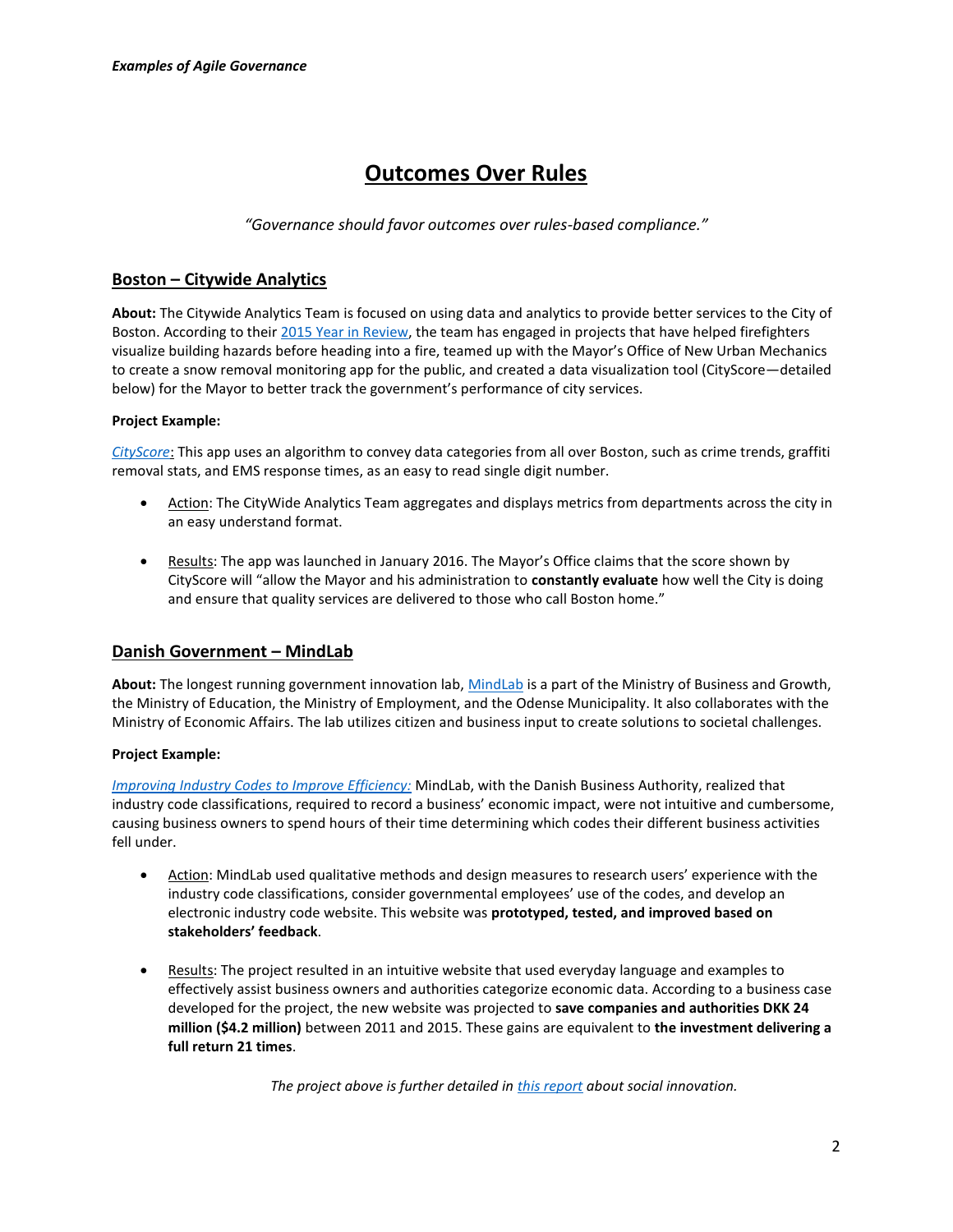### **US Federal Government – Lab @ OPM**

**About:** The Lab@OPM is an innovative design team and practice space housed in OPM. The team focuses on solving complex problems within and across federal agencies by utilizing human-centered design principles. The lab also provides training sessions to federal staff to spread design centered thinking throughout the federal workforce. Their past projects include revamping the [USAJobs.gov website](http://fedscoop.com/opm-innovation-lab-leads-usajobs-rebuild-with-agile) and helping USDA improve the [National](https://www.whitehouse.gov/blog/2015/09/04/using-human-centered-design-make-government-work-better-and-cost-less)  [School Lunch Program](https://www.whitehouse.gov/blog/2015/09/04/using-human-centered-design-make-government-work-better-and-cost-less) (below).

#### **Project Example:**

*Improving Access to School Lunch:* In an effort to make it easier for families to access the USDA's National School Lunch Program, which provides healthy low-cost or free meals to children from low-income families, the Lab@OPM worked with USDA officials to research the program requirements, better understand the needs of program users, and create an application process that reduces error and simplifies access to the program.

- Action: USDA and the Lab@OPM engaged in a year-long process of interviewing school officials and user families, reviewing regulations and policy guidance documents, **learning best practices** in application design, and **prototyping with parents** (the program's end users).
- Results: The agencies' efforts resulted in a **streamlined and simplified application** that should reduce human error in filling out the application. This application will play a key role in helping USDA reach its goal of reducing improper payments for the program from **15.8% (\$1.9 billion)** in 2015 to no more than **10% by school year 2019-2020**.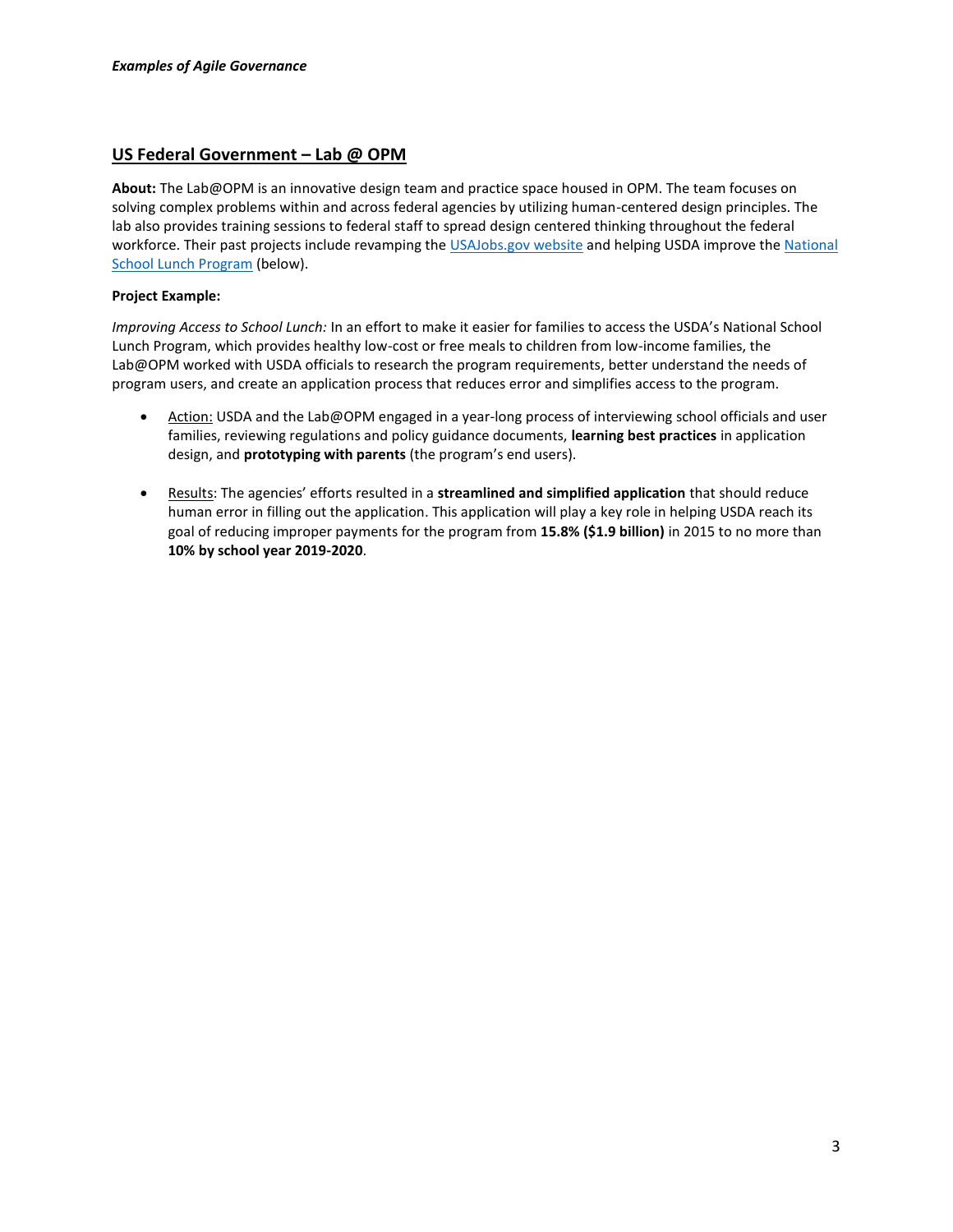# **Responding to Change over Following Plan**

*"Governments should employ flexible action plans that can adapt to change"*

# **Mexico City – Laboratorio Para La Ciudad (Lab for the City)**

**About:** Created in 2013, Mexico City's [Lab for the City](http://labcd.mx/labforthecity/) is the first innovation lab of its kind in Latin America. The lab was created as an office for civic innovation within the city government and has been tasked by the Mayor Miguel Ángel Mancera to create innovative, modern solutions to the challenges facing Mexico City's 22 million residents. Working with a team of 20 people with diverse backgrounds in fields such as design, tech, economics, urban planning, architecture, and more, Gabriella Gomez-Mont (a former TED fellow and the lab's director. Forbes Interview: onforb.es/1QQbhQJ) helps lead projects that improve the daily lives of Mexico City's residents. Notably, the lab focuses on implementing private sector design and has **received guidance from Boston's Mayor's Office of New Urban Mechanics.**

*\*Note: Because much of the lab's website is in Spanish, I had to rely on media reports for details on the lab's projects. I've linked to relevant articles below.*

### **Project Example:**

*[Improving Taxi Services](http://www.wired.com/2014/10/re-imagining-megalopolis/)*: The reputation of Mexico City's 100,000+ legitimate, registered taxi cabs was being tarnished by the actions of nearly 20,000 private taxi drivers who have been linked to heightened incidents of theft and violence against their passengers. This reputation has led to residents avoiding taxis altogether, contributing to heightened traffic and exacerbating city congestion.

- Action: [Code for Mexico City,](http://codeforall.org/partners/Code-for-Mexico/) a project created by the lab with help from Code For All, designed an app to help passengers avoid the risk of using illegitimate taxis. The app, Traxi, allows potential passengers to take a photo of the cab's license plate. The photo is cross-referenced with government records to **check its legitimacy** and provide information to the user including whether the driver has been fined or if the car has passed its emissions tests. It also includes a **panic button** in case the passenger gets in trouble and allows the user to see **past riders' experience** with the particular cabby.
- Results: The app seeks **to rebuild public trust** in taxi services and allows citizens to gain valuable information about their potential transportation. Doing so would save Mexico City residents time and money, as a study has found that 30% of the city's congestion is caused by motorists seeking a place to park.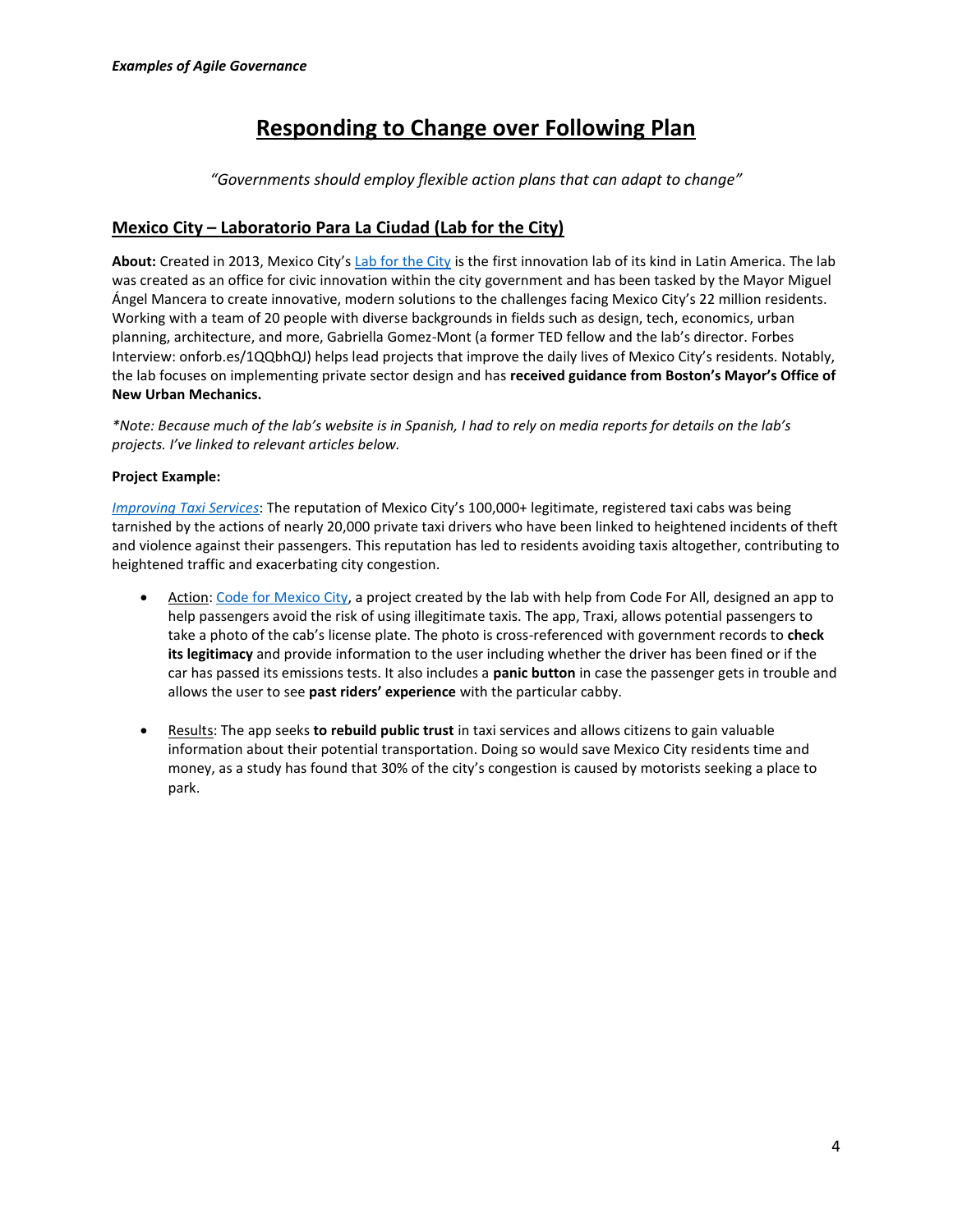# **Participation Over Control**

# "Government should offer open and transparent collaboration with a wide range of citizens and interest *groups."*

# **UK Government – Government Digital Services (Cabinet Office)**

**About:** The [Government Digital Services](https://gds.blog.gov.uk/about/) is a part of the Cabinet Office focused on bringing digital transformation to the UK Government. The office conducts a number of projects across agencies, focusing on user needs, agile [service delivery,](https://gds.blog.gov.uk/2015/06/30/outcomes-not-deliverables/) and execution of projects a set of [design principles.](https://www.gov.uk/design-principles) Importantly, the office's principles focus on constant improvement, iteration, and testing, including  $A/B$  testing. The office is focused on projects such as [launching GOV.UK,](https://gds.blog.gov.uk/2011/07/29/alpha-gov-uk-wrap-up/) an innovative platform for accessing government services[, redesigning benefits forms](https://gds.blog.gov.uk/2014/07/03/what-we-mean-when-we-say-service-transformation/) to make them easier to understand, and adding thousands of names to the government's list of organ donors (below).

#### **Project Example:**

*One link—[more than 350,000 Organ Donors:](https://gds.blog.gov.uk/2014/03/18/organ-donor-register/)* Noticing that people are more inclined to try out new things after successfully completing a transaction, the GDS began encouraging people to join the National Health Services (NHS) organ donation register after they've bought their tax disc via GOV.UK.

- Action: In partnership with the Cabinet Office Behavioral Insights Team, GSD developed eight different calls to action targeted to the million+ visitors to the tax disc "thank you" page. The **eight variants** appeared at random and the team worked with NHS to determine which was the most successful in attracting donor registrations.
- Results: Extrapolating over 12 months, **96,000 more people** will register with the optimized call to action compared with the original link, and in total over **350,000 people have registered** to donate via this one link.

# **US Government – OSTP's Social and Behavioral Sciences Team**

**About**: The Office of Science and Technology Policy's (OSTP) Social and Behavioral Sciences Team (SBST) is a crossagency team of experts focused on incorporating innovational technics from behavioral science and behavioral economics into Federal policies and programs. The group was founded in 2014 and codified by a White House Executive Order in September 2015. The group's projects aim to achieve two broad goals: a) streamlining access to federal programs and b) improving government efficiency. The SBST's [first Annual Report](http://www.ideas42.org/wp-content/uploads/2015/09/sbst_2015_annual_report_final_9_14_15.pdf) details the group's achievements over their first year of operation, 2015.

#### **Project Example:**

*Promoting Retirement Security:* Research has demonstrated that Servicemembers, who are not automatically enrolled in the TSP (the government's employee retirement plan), were significantly less likely to save for retirement than civilian federal employees, who are automatically enrolled. In an effort to change this TSP, DOD, and the SBST teamed up to launch an email notification and information campaign aimed at non-enrolled Servicemembers.

- Action: SBST designed **eight email variants**, using behavioral insights. The team then sent 806,861 nonenrollees one of the eight versions of the email or no email at all, which was the prior practice.
- Results: The increase in enrollments due to emails, when compared to no email, translates into **4,930 additional TSP enrollments** and **\$1.3 million in additional savings** by Servicemembers in a single month.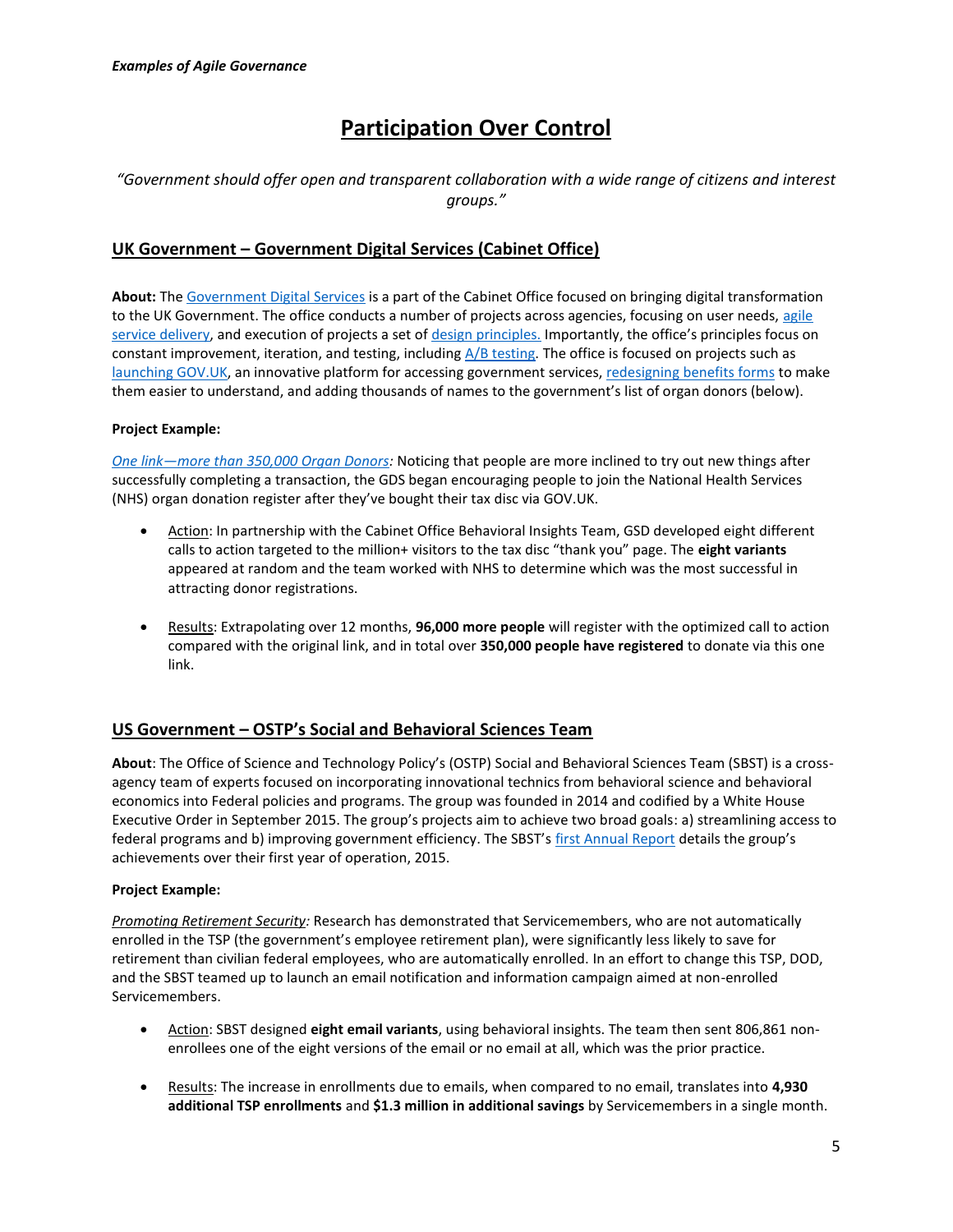DOD has now committed to sending periodic emails at scale to Servicemembers about the benefits of participating in TSP.

### **Constitución, Chile – Elemental**

**About:** In February 2010, an 8.8 magnitude earthquake hit Chile, followed soon after by a devastating tsunami. Leveling towns, these natural disasters killed more than 500 people. A quarter of these deaths occurred in the city of Constitución. Following the disasters, much of the town was leveled and left in desperate need of rebuilding. Realizing the scope and scale of the necessary rebuilding work, Andres Iacobelli, the recently appointed Minister of Housing, called in the Chilean social innovation and design firm Elemental, which he had helped to found in 2001.

#### **Project:**

*Rebuilding [Constitución](http://www.theguardian.com/cities/2015/feb/23/rebuilding-chile-constitucion-earthquake-tsunami) (Link to Guardian Article):* Elemental set to work creating a rebuilding plan through a process that united key industrial and governmental stakeholders while empowering citizenry to actively consider and decide on rebuilding options. To carry out their plan, the team created a Public-Private Partnership that formed an oversight board consisting of local government and industry representatives. The Chilean national government ceded all decision making authority for the rebuilding project to the oversight board. In addition, the team created a central public square that played host to public forums which elevated citizenry to the same level as governmental and industry officials.

- Action: Using their detailed research on local conditions and stakeholder input, the team used an **iterative design process** to create three proposals that were considered by the board and citizens. These proposals included: a) not rebuilding, b) building a tsunami barrier, and c) planting a forest to act as a "crash helmet" to absorb the impact of any future tsunamis.
- Results: While option c) was the most unconventional and would require the relocation of 100 families, it won the support of 94% of the town's citizens in a local referendum. This was in part because of an economic impact study conducted by Elemental demonstrating its potential. This innovative option also aims to achieve several goals above and beyond rebuilding that can pay dividends for the citizens of Constitución: 1) Improving public infrastructure, 2) Manage floods, 3) Improve public space, and 4) Returning democratic access to the city's waterfront.

*The rebuilding project is also featured i[n the report on social innovation](http://www.helsinkidesignlab.org/legiblepractises) that details MindLab's industry code project.*

## **Boston – Mayor's Office of New Urban Mechanics**

**About:** In effort to improve city services, the City of Boston, and Boston's Mayor Martin Walsh, are taking a number of steps to integrate data, analytics, and technology into the government's operations. The Mayor's Office [of New Urban Mechanics](http://newurbanmechanics.org/about/) (a city agency) in Boston was formed in 2010. It is a civic innovation group focused on four issue areas: Education, Engagement, the Streetscape (city design and structure), and Economic Development. The group has won plaudits for its most successful projects, which include Discover BPS (an app to let parents found out which schools their children are eligible for), Citizens Connect (an app that allows citizens to report potholes and city maintenance needs from their phones), and Street Bump (an app that collects data from citizens' iPhones to identify potholes).

Notably, in "[City Accelerator: A Guide for Embedding Breakthrough Innovation in Local Government](https://www.livingcities.org/resources/286-city-accelerator-guide-for-embedding-innovation-in-local-government)", Nigel Jacob, the Office of New Urban Mechanics' co-founded, listed "Go Agile" as a core imperative of innovating in municipal governments.

#### **Project Example:**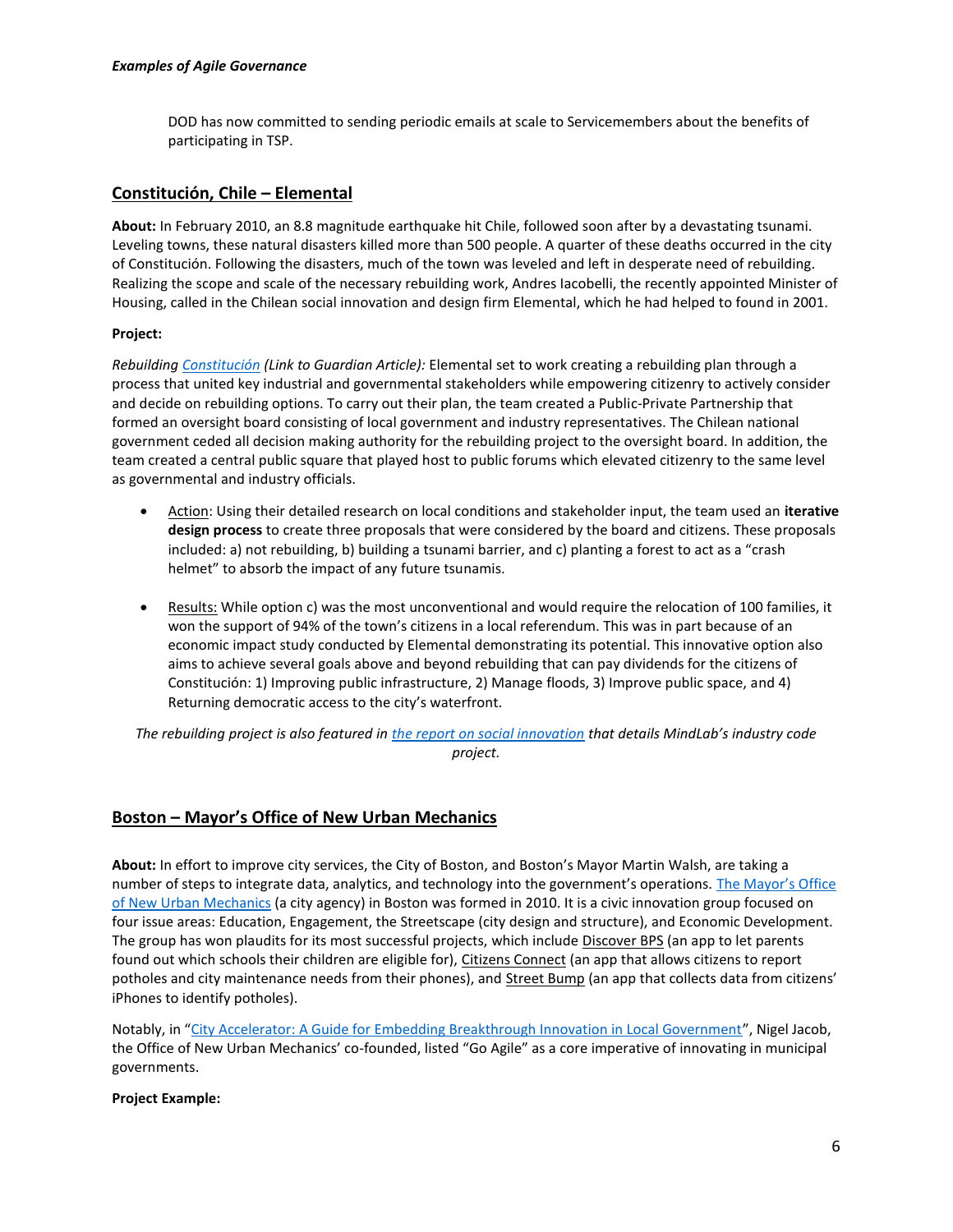#### *Examples of Agile Governance*

*[Citizens Connect](http://newurbanmechanics.org/project/citizens-connect/)*: The City of Boston had maintained a 24-hour Hotline that allowed city residents to call in with requests and reports from around the city. In 2008, the city decided to capitalize on the growth of smart phones and to improve constituents' ability to contact the City Hall by creating a mobile app that mimicked the abilities of the hotline.

- Action: In partnership with a local technology firm, the city used **a collaborative and iterative design approach** to launch Citizens Connect for iPhones in 2009.
- **Results: By 2014, 28% of all service requests** came through Citizens Connect. Additionally, a study has shown that citizens using Citizens Connect report at a slightly higher rate and cover a larger geographic range. The study also showed that **the app increased engagement** from younger, renter residents.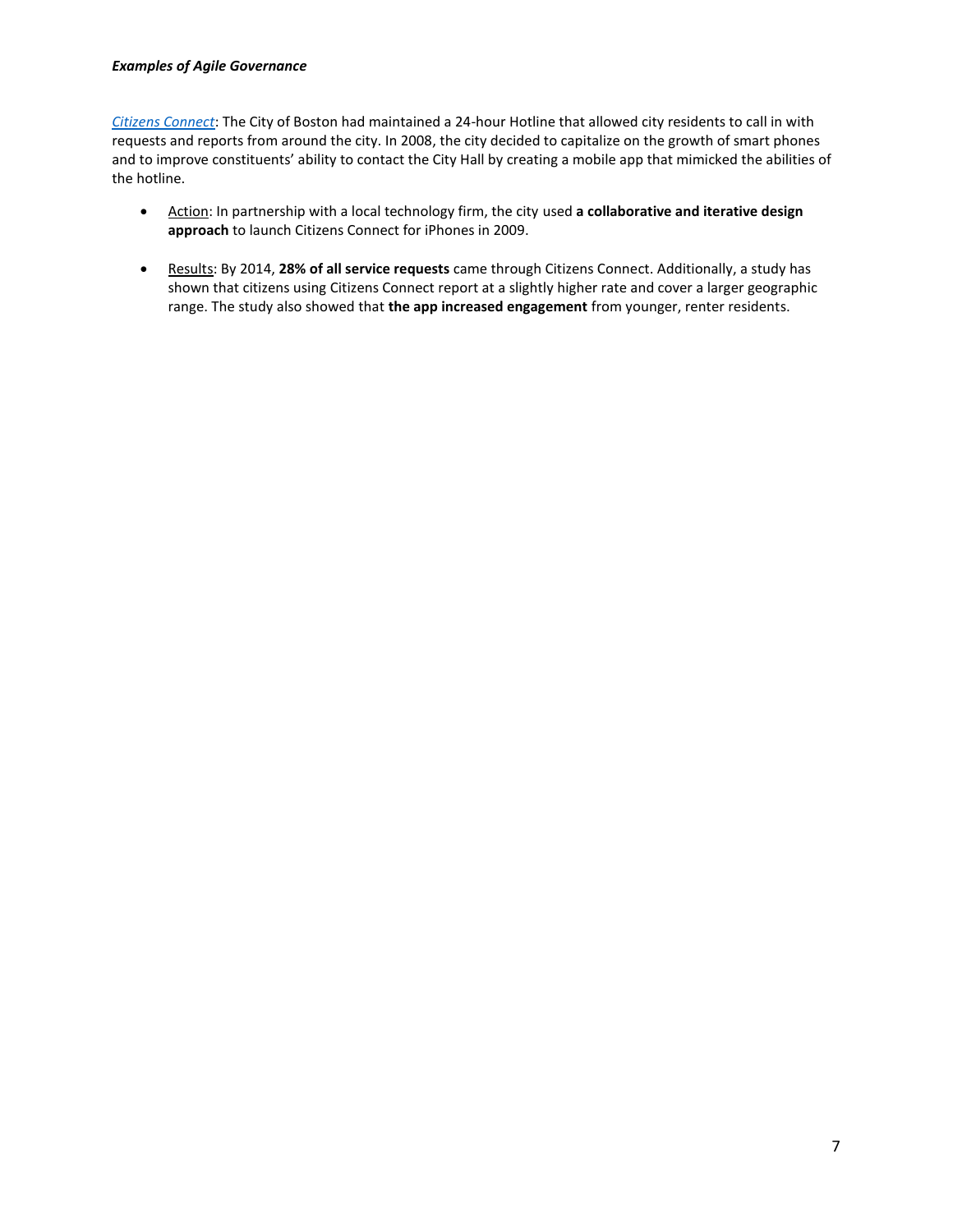# **Self-Organization Over Centralization**

*"Governments should encourage and incorporate the self-organization made possible by technology."*

# **US Government – 18F Digital Services**

**About:** [18F is a civic consultancy](https://18f.gsa.gov/) within the Government Services Administration (GSA) made up of tech designers, developers, and product specialists. It was formed in the wake of the healthcare.gov disaster and now bundles its consultancy services to improve the digital services provided by states and federal agencies. The consultancy works with teams within government agencies to promote **Agile thinking, human-centered design**, and other **proven tech industry standards** to improve governments' digital services.

### **Project Example:**

*[Analytics.usa.gov](https://analytics.usa.gov/)*: In order to improve government transparency, 18F created an analytics portal to monitor and track user traffic to individual government websites. The site uses real-time data download from the government's Google Analytics account, which collects data from participating websites. The website was unveiled by the Whitehouse during Sunshine Week as a Digital Analytics Dashboard and will be updated with information as more sites join the program.

- Action: Using tech industry technics, 18F **designed, created, and tested for usability** a government analytics portal that provides data and information on web traffic to select government websites.
- Results: Citizens and users now have access to real-time data on government web traffic, are able to capture digital government usage trends, and can **better understand how citizens interact with** their government online.

# **Dublin City Council – The Studio**

**About:** [The Studio](https://dccstudio.wordpress.com/about/) was an innovation lab created by the Dublin City Council to foster innovation within municipal government and improve local services. The Studio was operational from 2010 – 2014 and was responsible for a number of projects aimed at increasing citizen involvement with the City Council and facilitating improved digital governmental services.

#### **Project Example**:

*[Dublinked: Open Data:](http://dublinked.ie/)* Launched in 2011, Dublinked offers public access to city data in areas such as transportation, planning, and the environment. It also provides an organizational link for the city's four Local Authorities, universities and citizens to collaborate and provide new services. The website offers an easy to access platform for interested parties to query governmental data and enables the creation of services, such as mobile apps, based on the data to improve the lives of Dublin residents.

- Action: The Studio created a portal for **easy access to government data** and collaboration. The site boasts of hosting 252 data sets that are readily available for public access and use.
- Results: The opening up of Dublin's government data has resulted in the **creation of dozens of new apps**. It has also allowed for citizens to access **real time information on public transportation services.**